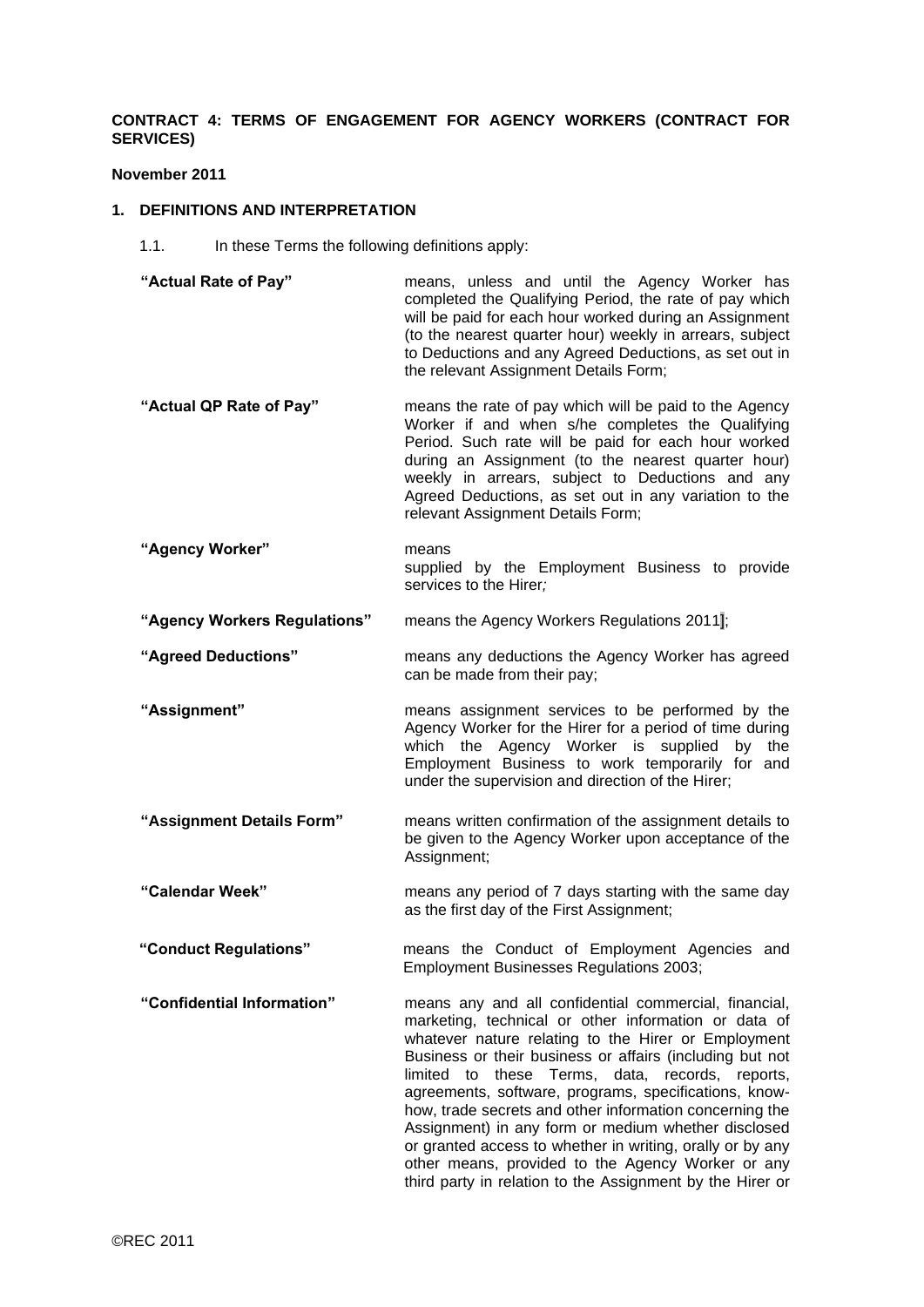|                        | the Employment Business or by a third party on behalf<br>of the Hirer whether before or after the date of these<br>Terms together with any reproductions of such<br>information in any form or medium or any part(s) of<br>such information;                                                                                                                                                                                                                                                                                                      |
|------------------------|---------------------------------------------------------------------------------------------------------------------------------------------------------------------------------------------------------------------------------------------------------------------------------------------------------------------------------------------------------------------------------------------------------------------------------------------------------------------------------------------------------------------------------------------------|
| "Control"              | means (a) the legal or beneficial ownership, directly or<br>indirectly, of more than 50% of the issued share capital<br>or similar right of ownership; or (b) the power to direct<br>or cause the direction of the affairs and/or general<br>management of the company, partnership, statutory<br>body or other entity in question, whether through the<br>ownership of voting capital, by contract or otherwise,<br>and "Controls" and "Controlled" shall be construed<br>accordingly;                                                           |
| "Data Protection Laws" | means the Data Protection Act 1998, any applicable<br>statutory or regulatory provisions and all European<br>Directives and regulations in force from time to time<br>relating to the protection and transfer of personal data;                                                                                                                                                                                                                                                                                                                   |
| "Deductions"           | means any deductions which the Employment Business<br>may be required by law to make and in particular in<br>respect of PAYE pursuant to Sections 44-47 of the<br>Income Tax (Earnings and Pensions) Act 2003 and<br><b>Class 1 National Insurance Contributions;</b>                                                                                                                                                                                                                                                                             |
| "Emoluments"           | means any pay in addition to the Actual QP Rate of<br>Pay;                                                                                                                                                                                                                                                                                                                                                                                                                                                                                        |
| "Employment Business"  | Penns Dental Recruitment Limited (registered company<br>no. 8996340 ) of 84 Penns Lane, Sutton Coldfield,<br>Birmingham, B72 1BL;                                                                                                                                                                                                                                                                                                                                                                                                                 |
| "Engagement"           | means the engagement, employment or use of the<br>Agency Worker by the Hirer or any third party to whom<br>the Agency Worker has been introduced by the Hirer,<br>on a permanent or temporary basis, whether under a<br>contract of service or for services, and/or through a<br>company of which the Agency Worker is an officer,<br>employee or other representative, an agency, license,<br>franchise or partnership arrangement, or any other<br>engagement; and "Engage", "Engages" and "Engaged"<br>shall be construed accordingly;         |
| "First Assignment"     | means:<br>(a) the relevant Assignment; or<br>(b) if, prior to the relevant Assignment:<br>the Agency Worker has worked in any<br>İ.<br>assignment in the same role with the<br>relevant Hirer as the role in which the<br>Agency Worker works in the relevant<br>Assignment; and<br>relevant<br>ii.<br>the<br>Qualifying<br>Period<br>commenced in any such assignment,<br>that assignment (an assignment being (for the purpose<br>of this defined term) a period of time during which the<br>Agency Worker is supplied by one or more Temporary |

Work Agencies to the relevant Hirer to work temporarily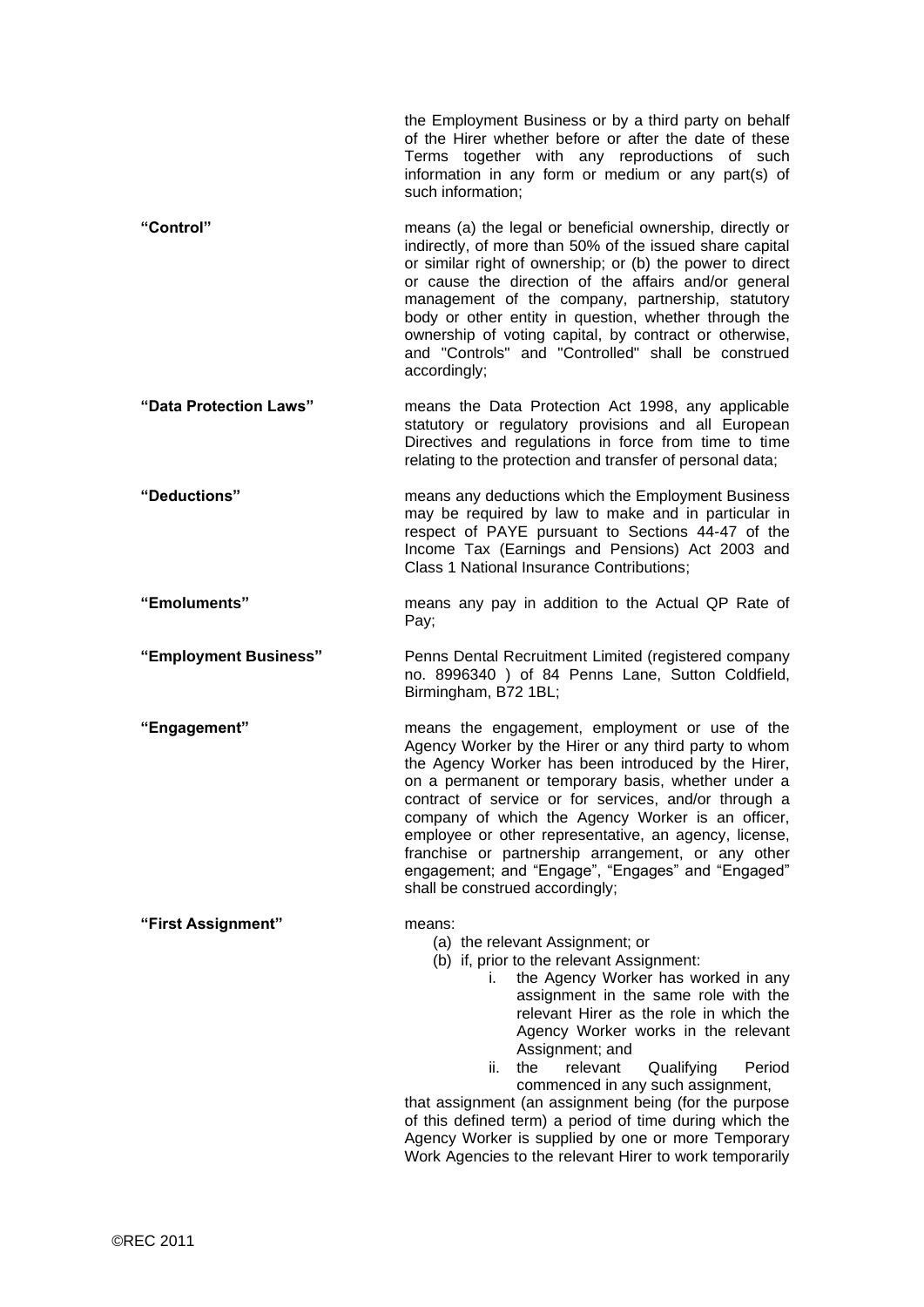|                           | for and under the supervision and direction of the<br>relevant Hirer);                                                                                                                                                                                                                                                                                                                                                                                                                                                                                   |
|---------------------------|----------------------------------------------------------------------------------------------------------------------------------------------------------------------------------------------------------------------------------------------------------------------------------------------------------------------------------------------------------------------------------------------------------------------------------------------------------------------------------------------------------------------------------------------------------|
| "Hirer"                   | means the person, firm or corporate body together with<br>any subsidiary or associated person, firm or corporate<br>body (as the case may be) to whom the Agency Worker<br>is supplied or introduced;                                                                                                                                                                                                                                                                                                                                                    |
| "Hirer's Group"           | means (a) any individual, company, partnership,<br>statutory body or other entity which from time to time<br>Controls the Hirer, including (but not limited to) as a<br>holding company as defined in section 1159 of the<br>Companies Act 2006;<br>and<br>(b)<br>any<br>company,<br>partnership, statutory body or other entity which from<br>time to time is Controlled by or is under common<br>Control with the Hirer, including (but not limited to) as a<br>subsidiary or holding company as defined in section<br>1159 of the Companies Act 2006; |
| "Hourly Rate"             | means £13 being the minimum rate of pay (subject to<br>Deductions) that the Employment Business reasonably<br>expects to achieve, for all hours worked by the Agency<br>Worker;                                                                                                                                                                                                                                                                                                                                                                          |
| "Leave Year"              | means the period during which the Agency Worker<br>accrues and may take statutory leave commencing on<br>the date that the Agency Worker starts an Assignment<br>or a series of Assignments                                                                                                                                                                                                                                                                                                                                                              |
| "Period of Extended Hire" | means any additional period that the Hirer wishes the<br>Agency Worker to be supplied for beyond the duration<br>of the original Assignment or series of assignments as<br>an alternative to paying a Transfer Fee;                                                                                                                                                                                                                                                                                                                                      |
| "Qualifying Period"       | means 12 continuous Calendar Weeks during the whole<br>or part of which the Agency Worker is supplied by one<br>or more Temporary Work Agencies to the relevant Hirer<br>to work temporarily for and under the supervision and<br>direction of the relevant Hirer in the same role, and as<br>further defined in the Schedule to these Terms;                                                                                                                                                                                                            |
| "Relevant Period"         | means (a) the period of 8 weeks commencing on the<br>day after the last day on which the Agency Worker<br>worked for the Hirer having been supplied by the<br>Employment Business; or (b) the period of 14 weeks<br>commencing on the first day on which the Agency<br>Worker worked for the Hirer having been supplied by<br>Employment Business or 14 weeks from the first day of<br>the most recent Assignment where there has been a<br>break of more than 6 weeks (42 days) since any<br>previous assignment; [see Note 6]                          |
| "Temporary Work Agency"   | means as defined in the Schedule to these Terms;                                                                                                                                                                                                                                                                                                                                                                                                                                                                                                         |
| "Terms"                   | means these terms of engagement (including the<br>attached schedule) together with any applicable<br>Assignment Details Form;                                                                                                                                                                                                                                                                                                                                                                                                                            |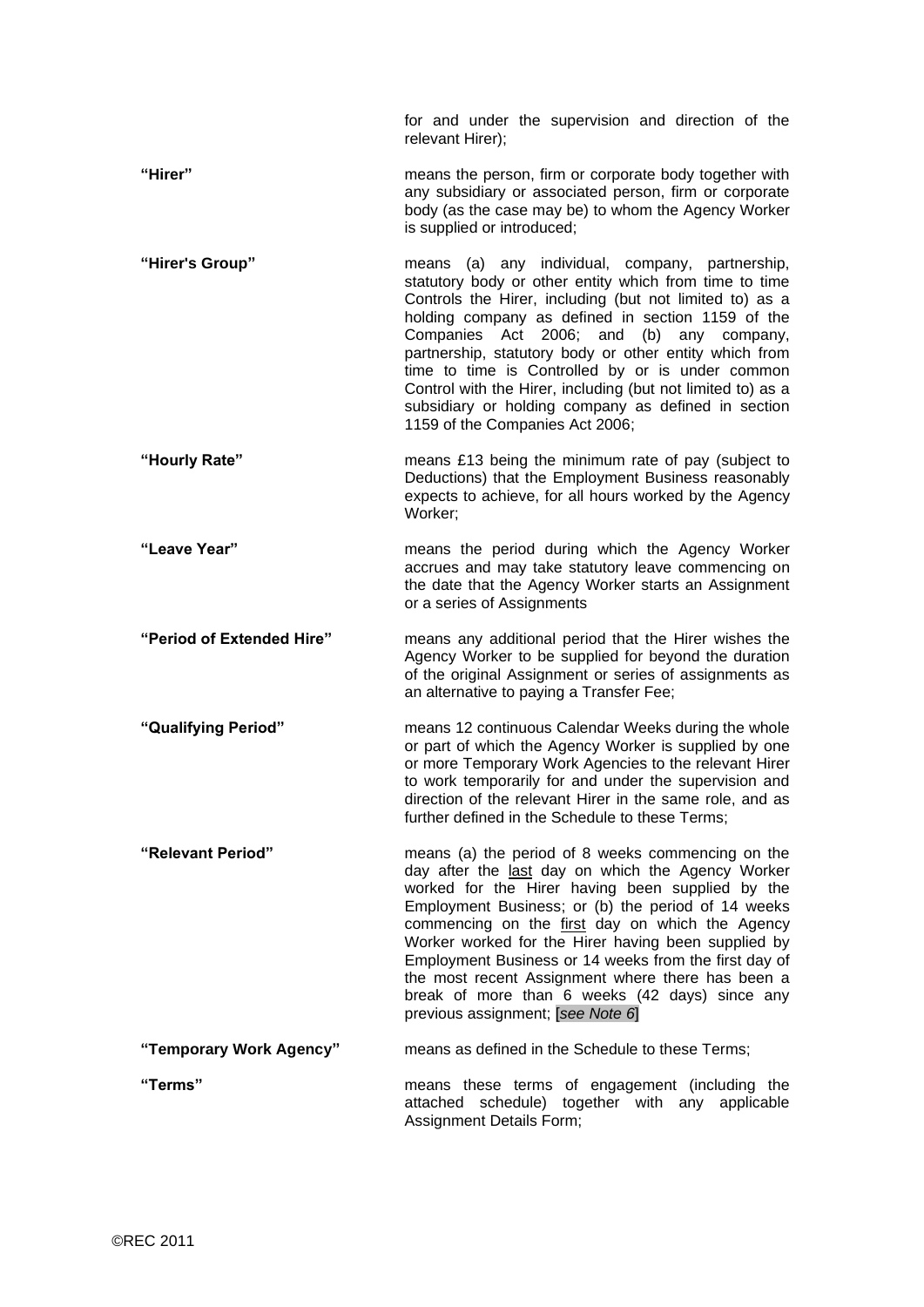| "Transfer Fee"             | means the fee payable by the Hirer to the Employment<br>Business in accordance with clause 3.7, as permitted<br>by Regulation 10 of the Conduct Regulations; |
|----------------------------|--------------------------------------------------------------------------------------------------------------------------------------------------------------|
| "Type of Work"             | means dental nurse;                                                                                                                                          |
| "Working Time Regulations" | means the Working Time Regulations 1998                                                                                                                      |

- 1.2. Unless the context otherwise requires, references to the singular include the plural and references to the masculine include the feminine and vice versa.
- 1.3. The headings contained in these Terms are for convenience only and do not affect their interpretation.
- 1.4. Any reference, express or implied, to an enactment includes a reference to that enactment as from time to time amended, modified, extended, re-enacted, replaced or applied by or under any other enactment (whether before or after the date of these Terms) and all subordinate legislation made (before or after these Terms) under it from time to time.

# **2. THE CONTRACT**

- 2.1. These Terms constitute the entire agreement between the Employment Business and the Agency Worker for the supply of services to the Hirer and they shall govern all Assignments undertaken by the Agency Worker. However, no contract shall exist between the Employment Business and the Agency Worker between Assignments. These Terms shall prevail over any other terms put forward by the Agency Worker.
- 2.2. During an Assignment the Agency Worker will be engaged on a contract for services by the Employment Business on these Terms. For the avoidance of doubt, the Agency Worker is not an employee of the Employment Business although the Employment Business is required to make the Deductions from the Agency Worker's pay. These Terms shall not give rise to a contract of employment between the Employment Business and the Agency Worker, or the Agency Worker and the Hirer. The Agency Worker is supplied as a worker, and is entitled to certain statutory rights as such, but nothing in these Terms shall be construed as giving the Agency Worker rights in addition to those provided by statute except where expressly stated.
- 2.3. No variation or alteration to these Terms shall be valid unless the details of such variation are agreed between the Employment Business and the Agency Worker and set out in writing and a copy of the varied terms is given to the Agency Worker no later than 5 business days following the day on which the variation was made stating the date on or after which such varied terms shall apply.
- 2.4. The Employment Business shall act as an employment business (as defined in Section 13(3) of the Employment Agencies Act 1973) (as amended) when introducing or supplying the Agency Worker for Assignments with its Hirers.

# 2.5. Clause:

Employment at any other Dental Nurse Agency / Recruitment company is not permitted without written consent from Penns Dental Recruitment. Working elsewhere without our consent will result in a £100 fine and removal from Penns Dental Recruitment agency.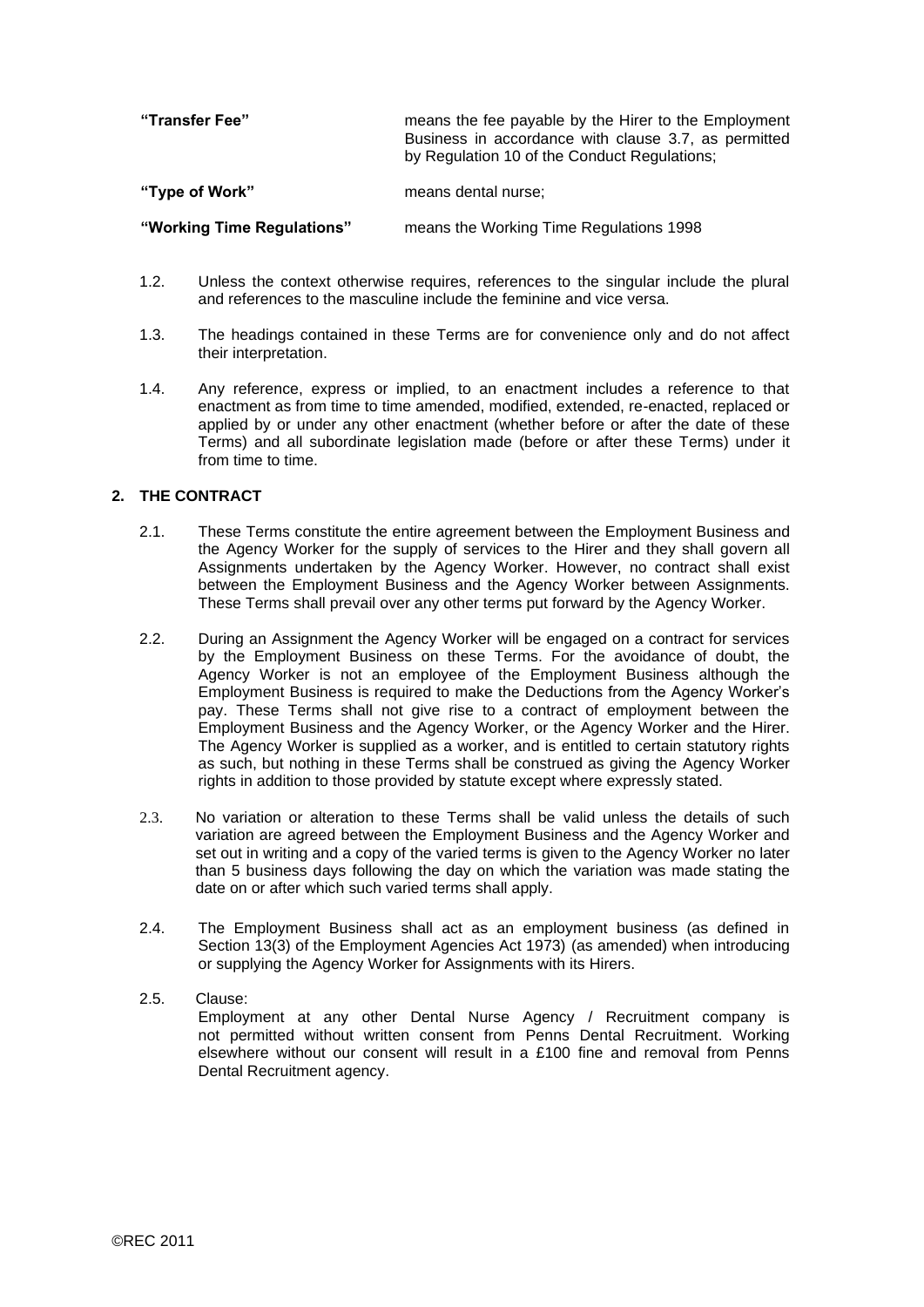#### **3. ASSIGNMENTS AND INFORMATION TO BE PROVIDED**

- 3.1. The Employment Business will endeavour to obtain suitable Assignments for the Agency Worker to perform the agreed Type of Work. The Agency Worker shall not be obliged to accept any Assignment offered by the Employment Business.
- 3.2. The Agency Worker acknowledges that the nature of temporary work means that there may be periods when no suitable work is available and agrees that:
	- 3.2.1. the suitability of the work to be offered shall be determined solely by the Employment Business; and
	- 3.2.2. the Employment Business shall incur no liability to the Agency Worker should it fail to offer Assignments of the Type of Work or any other work.
- 3.3. At the same time as an Assignment is offered to the Agency Worker the Employment Business shall provide the Agency Worker with an Assignment Details Form setting out the following:
	- 3.3.1. the identity of the Hirer, and if applicable the nature of their business;
	- 3.3.2. the date the Assignment is to commence and the duration or likely duration of Assignment;
	- 3.3.3. the Type of Work, location and hours during which the Agency Worker would be required to work;
	- 3.3.4. the Hourly Rate that will be paid and any expenses payable by or to the Agency Worker;
	- 3.3.5. any risks to health and safety known to the Hirer in relation to the Assignment and the steps the Hirer has taken to prevent or control such risks; and
	- 3.3.6. what experience, training, qualifications and any authorisation required by law or a professional body the Hirer considers necessary or which are required by law to work in the Assignment.
- 3.4. Where such information is not given in paper form or by electronic means it shall be confirmed by such means by the end of the third business day (excluding Saturday, Sunday and any Public or Bank Holiday) following save where:
	- 3.4.1. the Agency Worker is being offered an Assignment in the same position as one in which the Agency Worker has previously been supplied within the previous 5 business days and such information has already been given to the Agency Worker and remains unchanged; or
	- 3.4.2. subject to clause 3.5, the Assignment is intended to last for 5 consecutive business days or less and such information has previously been given to the Agency Worker before and remains unchanged, the Employment Business needs only to provide written confirmation of the identity of the Hirer and the likely duration of the Assignment.
- 3.5. Where the provisions of clause 3.4.2 are met but the Assignment extends beyond the intended 5 consecutive business day period, the Employment Business shall provide such information set out in clause 3.3 to the Agency Worker in paper or electronic form within 8 days of the start of the Assignment.
- 3.6. For the purpose of calculating the average number of weekly hours worked by the Agency Worker on an Assignment for the purposes of the Working Time Regulations,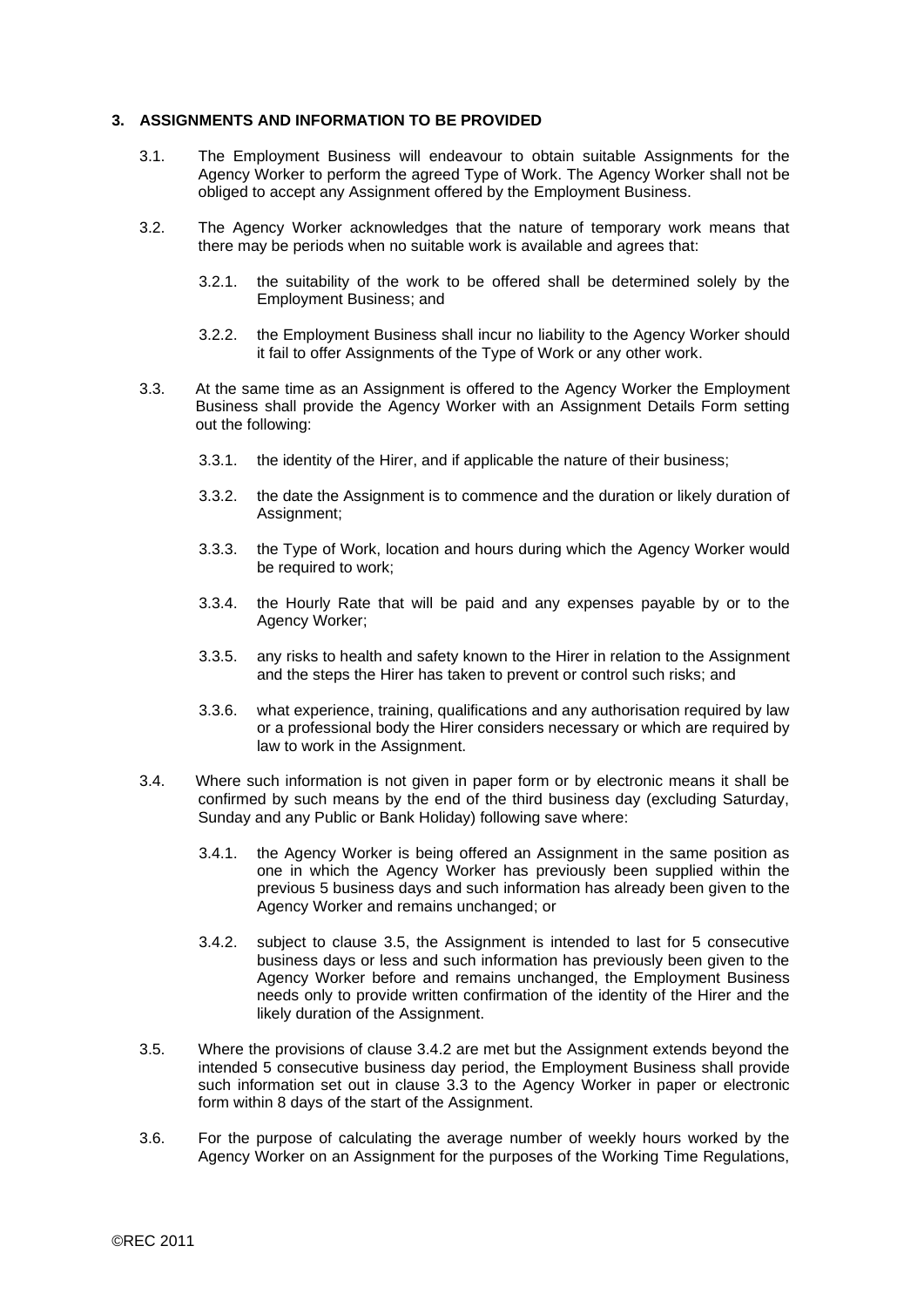the start date for the relevant averaging period shall be the date on which the Agency Worker commences the first Assignment.

- <span id="page-5-0"></span>3.7. If, before or during an Assignment or during the Relevant Period, the Hirer wishes to Engage the Agency Worker directly or through another employment business, the Agency Worker acknowledges that the Employment Business will be entitled either to charge the Hirer a Transfer Fee or to agree a Period of Extended Hire with the Hirer at the end of which the Agency Worker may be Engaged directly by the Hirer or through another employment business without further charge to the Hirer. In addition the Employment Business will be entitled to charge a Transfer Fee to the Hirer if the Hirer introduces the Agency Worker to a third party (other than another employment business) who subsequently Engages the Agency Worker, directly or indirectly, before or during an Assignment or within the Relevant Period.
- 3.8. If the Agency Worker has completed the Qualifying Period on the start date of the relevant Assignment or following completion of the Qualifying Period during the relevant Assignment, and if the Agency Worker is entitled to any terms and conditions relating to the duration of working time, night work, rest periods and/or rest breaks under the Agency Workers Regulations which are different and preferential to rights and entitlements relating to the same under the Working Time Regulations, any such terms and conditions will be as set out in the relevant Assignment Details Form or any variation to the relevant Assignment Details Form (as appropriate).

#### **4. AGENCY WORKER'S OBLIGATIONS**

- 4.1. The Agency Worker is not obliged to accept any Assignment offered by the Employment Business but if the Agency Worker does accept an Assignment, during every Assignment and afterwards where appropriate, s/he will:
	- 4.1.1. co-operate with the Hirer's reasonable instructions and accept the direction, supervision and control of any responsible person in the Hirer's organisation;
	- 4.1.2. observe any relevant rules and regulations of the Hirer's establishment (including normal hours of work) to which attention has been drawn or which the Agency Worker might reasonably be expected to ascertain;
	- 4.1.3. take all reasonable steps to safeguard his or her own health and safety and that of any other person who may be present or be affected by his or her actions on the Assignment and comply with the Health and Safety policies and procedures of the Hirer;
	- 4.1.4. not engage in any conduct detrimental to the interests of the Employment Business and/ or Hirer which includes any conduct which could bring the Employment Business and/or the Hirer into disrepute and/or which results in the loss of custom or business by either the Employment Business or the Hirer;
	- 4.1.5. not commit any act or omission constituting unlawful discrimination against or harassment of any member of the Employment Business' or the Hirer's staff;
	- 4.1.6. not at any time divulge to any person, nor use for his or her own or any other person's benefit, any Confidential Information relating to the Hirer's or the Employment Business' employees, business affairs, transactions or finances;
	- 4.1.7. on completion of the Assignment or at any time when requested by the Hirer or the Employment Business, return to the Hirer or where appropriate, to the Employment Business, any Hirer property or items provided to the Agency Worker in connection with or for the purpose of the Assignment, including, but not limited to any equipment, materials, documents, swipe cards or ID cards, uniforms, personal protective equipment or clothing.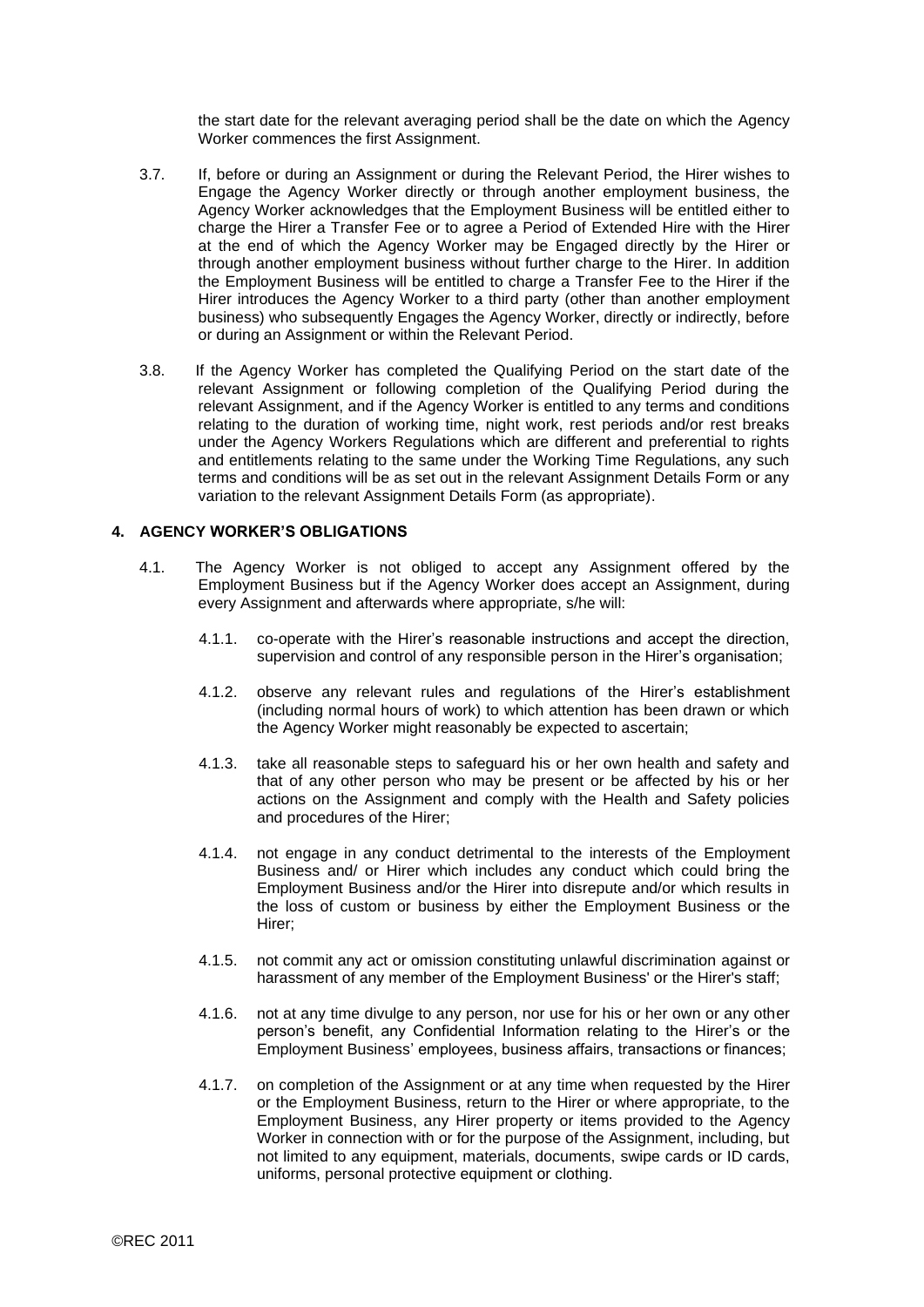- 4.2. If the Agency Worker accepts any Assignment offered by the Employment Business, as soon as possible prior to the commencement of each such Assignment and during each Assignment (as appropriate) and at any time at the Employment Business' request, the Agency Worker undertakes to:
	- 4.2.1. inform the Employment Business of any Calendar Weeks between 1 October 2011and prior to the date of commencement of the relevant Assignment and/or during the relevant Assignment in which the Agency Worker has worked in the same or a similar role with the relevant Hirer via any third party and which the Agency Worker believes count or may count toward the Qualifying Period;
	- 4.2.2. provide the Employment Business with all the details of such work, including (without limitation) details of where, when and the period(s) during which such work was undertaken and any other details requested by the Employment Business; and
	- 4.2.3. inform the Employment Business if, since 1 October 2011, s/he has prior to the date of commencement of the relevant Assignment and/or during the relevant Assignment:
		- 4.2.3.1. completed two or more assignments with the Hirer;
		- 4.2.3.2. completed at least one assignment with the Hirer and one or more earlier assignments with any member of the Hirer's Group; and/or
		- 4.2.3.3. worked in more than two roles during an assignment with the Hirer and on at least two occasions worked in a role that was not the same role as the previous role.
- 4.3. If the Agency Worker is unable for any reason to attend work during the course of an Assignment s/he should inform the Employment Business within 1 hour of the commencement of the Assignment or shift. In the event that it is not possible to inform the Employment Business within these timescales, the Agency Worker should alternatively inform the Hirer and then the Employment Business as soon as possible.
- 4.4. If, either before or during the course of an Assignment, the Agency Worker becomes aware of any reason why s/he may not be suitable for an Assignment, s/he shall notify the Employment Business without delay.
- 4.5. The Agency Worker acknowledges that any breach of his/her obligations set out in this clause may cause the Employment Business to suffer loss and that the Employment Business reserves the right to recover such losses from the Agency Worker.

# **5. TIMESHEETS**

- 5.1. At the end of each week of an Assignment (or at the end of the Assignment where it is for a period of 1 week or less or is completed before the end of a week) the Agency Worker shall deliver to the Employment Business a timesheet duly completed to indicate the number of hours worked during the preceding week (or such lesser period) and signed by an authorised representative of the Hirer.
- 5.2. Subject to clause 5.3 the Employment Business shall pay the Agency Worker for all hours worked regardless of whether the Employment Business has received payment from the Hirer for those hours.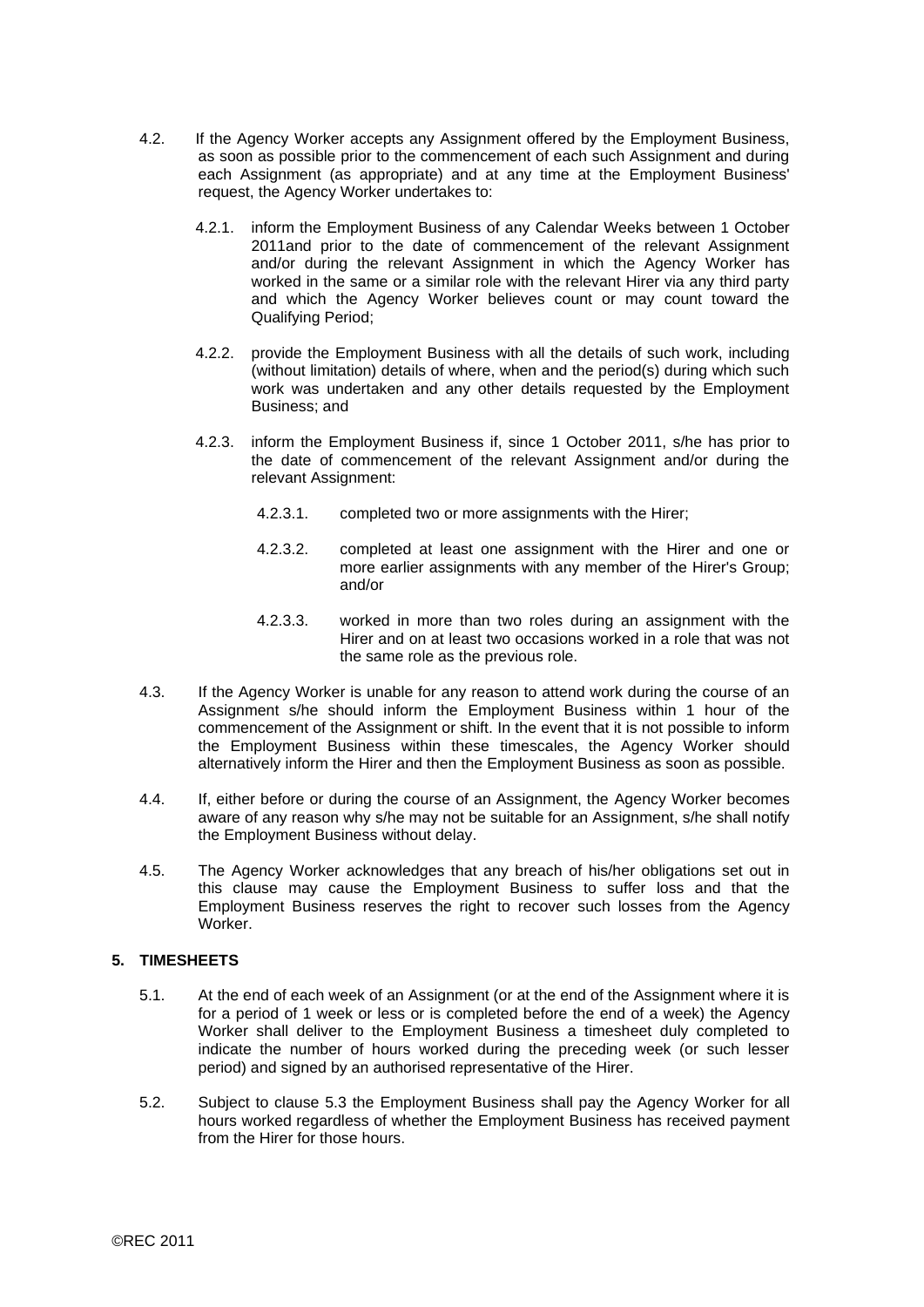- 5.3. Where the Agency Worker fails to submit a properly authenticated timesheet the Employment Business shall, in a timely fashion, conduct further investigations into the hours claimed by the Agency Worker and the reasons that the Hirer has refused to sign a timesheet in respect of those hours. This may delay any payment due to the Agency Worker. The Employment Business shall make no payment to the Agency Worker for hours not worked.
- 5.4. For the avoidance of doubt and for the purposes of the Working Time Regulations, the Agency Worker's working time shall only consist of those periods during which s/he is carrying out activities or duties for the Hirer as part of the Assignment. Time spent travelling to the Hirer's premises (apart from time spent travelling between two or more premises of the Hirer), lunch breaks and other rest breaks shall not count as part of the Agency Worker's working time for these purposes. This clause 5.4 is subject to any variation set out in the relevant Assignment Details Form or any variation to the relevant Assignment Details Form which the Employment Business may make for the purpose of compliance with the Agency Workers Regulations.

## **6. REMUNERATION**

- 6.1. The Employment Business shall pay to the Agency Worker the Actual Rate of Pay unless and until the Agency Worker completes the Qualifying Period. The Actual Rate of Pay will be notified on a per Assignment basis and as set out in the relevant Assignment Details Form.
- 6.2. If the Agency Worker has completed the Qualifying Period on the start date of the relevant Assignment or following completion of the Qualifying Period during the relevant Assignment, the Employment Business shall pay to the Agency Worker:
	- 6.2.1. the Actual QP Rate of Pay; and
	- 6.2.2. the Emoluments (if any),

which will be notified on a per Assignment basis and as set out in the relevant Assignment Details Form or any variation to the relevant Assignment Details Form.

- 6.3. Subject to any statutory entitlement under the relevant legislation referred to in clauses 7 and 8 below and any other statutory entitlement, the Agency Worker is not entitled to receive payment from the Employment Business or the Hirer for time not spent on Assignment, whether in respect of holidays, illness or absence for any other reason unless otherwise agreed.
- 6.4. If the Agency Worker has completed the Qualifying Period on the start date of the relevant Assignment or following completion of the Qualifying Period during the relevant Assignment, the Agency Worker may be entitled to receive a bonus. The Agency Worker will comply with any requirements of the Employment Business and/or the Hirer relating to the assessment of the Agency Worker's performance for the purpose of determining whether or not the Agency Worker is entitled to a bonus and the amount of any such bonus. If, subject to satisfying the relevant assessment criteria, the Agency Worker is entitled to receive a bonus, the Employment Business will pay the bonus to the Agency Worker.

#### *Optional clause* [*see Note 20*]

6.5. Where the Agency Worker holds a valid A1, E101 or E102 Certificate confirming coverage by a social security scheme in a Member State other than the UK, the Agency Worker must declare this to the Employment Business and produce the Certificate. In such cases the Employment Business shall not deduct Class 1 National Insurance Contributions from the Actual Rate of Pay or the Actual QP Rate of Pay (where applicable) but it shall be the responsibility of the Agency Worker to pay such social fee contributions as may be applicable in the Member State concerned. In the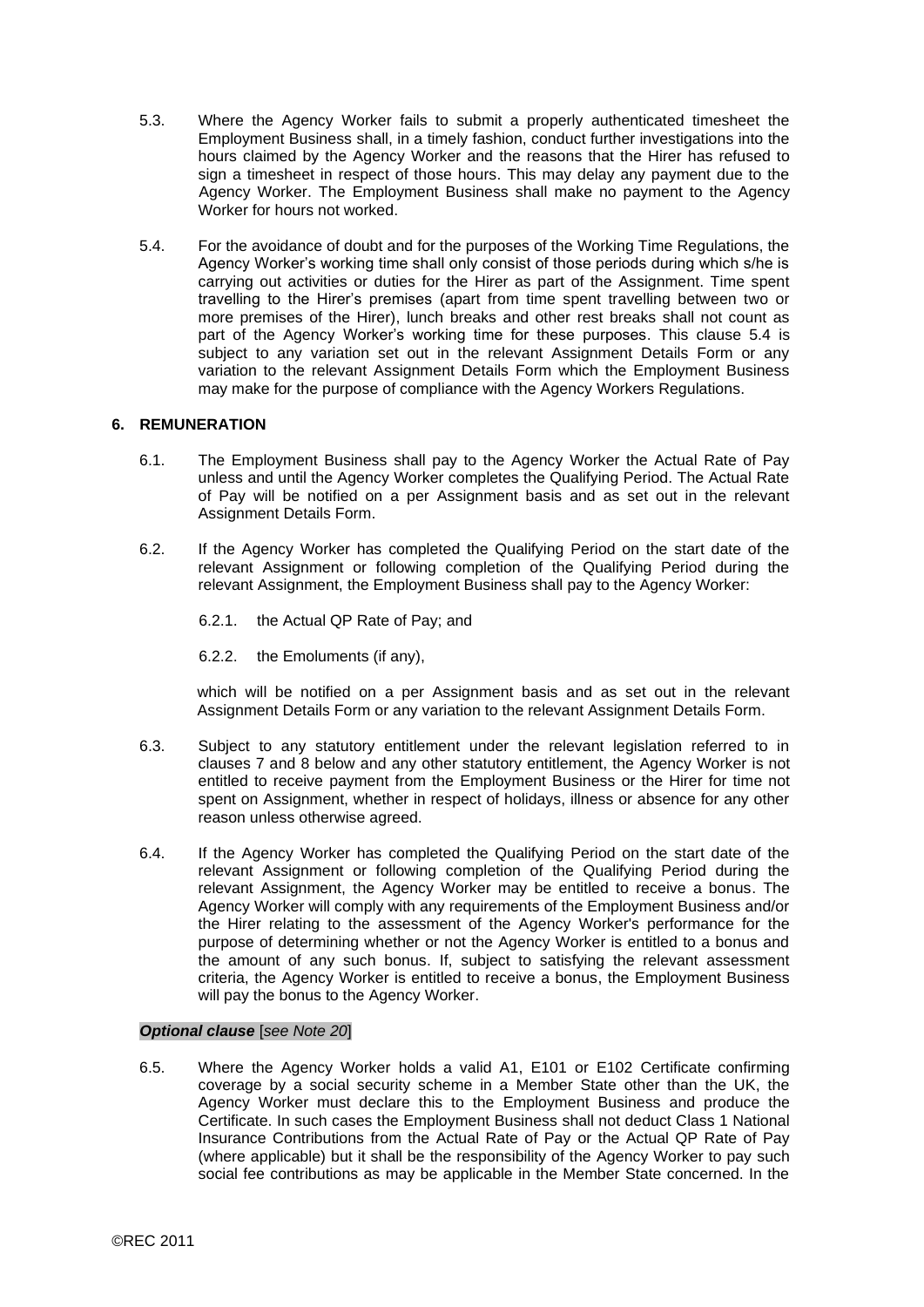event that the Agency Worker fails to pay such contributions and the Employment Business is required to pay contributions either in the UK or the Member State concerned, the Agency Worker undertakes to indemnify the Employment Business and the Employment Business shall be entitled to deduct the amount paid in contributions from any sums owed to the Agency Worker.

## **7. ANNUAL LEAVE**

- <span id="page-8-0"></span>7.1. The Agency Worker is entitled to paid annual leave according to the statutory minimum as provided by the Working Time Regulations from time to time. The current statutory entitlement to paid annual leave under the Working Time Regulations is 5.6 weeks.
- <span id="page-8-1"></span>7.2. Entitlement to payment for leave under clause [7.1](#page-8-0) accrues in proportion to the amount of time worked by the Agency Worker on Assignment during the Leave Year.
- <span id="page-8-2"></span>7.3. Under the Agency Workers Regulations, on completion of the Qualifying Period the Agency Worker may be entitled to paid and/or unpaid annual leave in addition to the Agency Worker's entitlement to paid annual leave under the Working Time Regulations and in accordance with clauses [7.1](#page-8-0) and [7.2.](#page-8-1) If this is the case, any such entitlement(s), the date from which any such entitlement(s) will commence and how payment for such entitlement(s) accrues will be as set out in the relevant Assignment Details Form or any variation to the relevant Assignment Details Form.
- 7.4. All entitlement to leave must be taken during the course of the Leave Year in which it accrues and, save as may be set out in the relevant Assignment Details Form or any variation to the relevant Assignment Details Form, none may be carried forward to the next year. The Agency Worker is responsible for ensuring that all paid annual leave is requested and taken within the Leave Year.
- <span id="page-8-3"></span>7.5. If the Agency Worker wishes to take paid leave during the course of an Assignment s/he should notify the Employment Business of the dates of his/her intended absence giving notice of at least twice the length of the period of leave that s/he wishes to take. In certain circumstances the Employment Business may require the Agency Worker to take paid annual leave at specific times or notify the Agency Worker of periods when paid annual leave cannot be taken. Where the Agency Worker has given notice of a request to take paid annual leave in accordance with this clause, the Employment Business may give counter-notice to the Agency Worker to postpone or reduce the amount of leave that the Agency Worker wishes to take. In such circumstances the Employment Business will inform the Agency Worker in writing giving at least the same length of notice as the period of leave that it wishes to postpone or reduce it by.
- 7.6. Subject to clause [7.3,](#page-8-2) the amount of payment which the Agency Worker will receive in respect of periods of annual leave taken during the course of an Assignment will be calculated in accordance with and paid in proportion to the number of hours which the Agency Worker has worked on Assignment.
- 7.7. Subject to clause [7.3,](#page-8-2) in the course of any Assignment during the first Leave Year, the Agency Worker is entitled to request leave at the rate of one-twelfth of the Agency Worker's total holiday entitlement in each month of the leave year.
- 7.8. Save where this clause is amended by the Assignment Details Form, where a bank holiday or other public holiday falls during an Assignment and the Agency Worker does not work on that day, then subject to the Agency Worker having accrued entitlement to payment for leave in accordance with clause [7.2](#page-8-1) or clause [7.3](#page-8-2) (if applicable), the Agency Worker may, upon giving the notice in clause [7.5,](#page-8-3) take a bank holiday or other public holiday as part of his/her paid annual leave entitlement.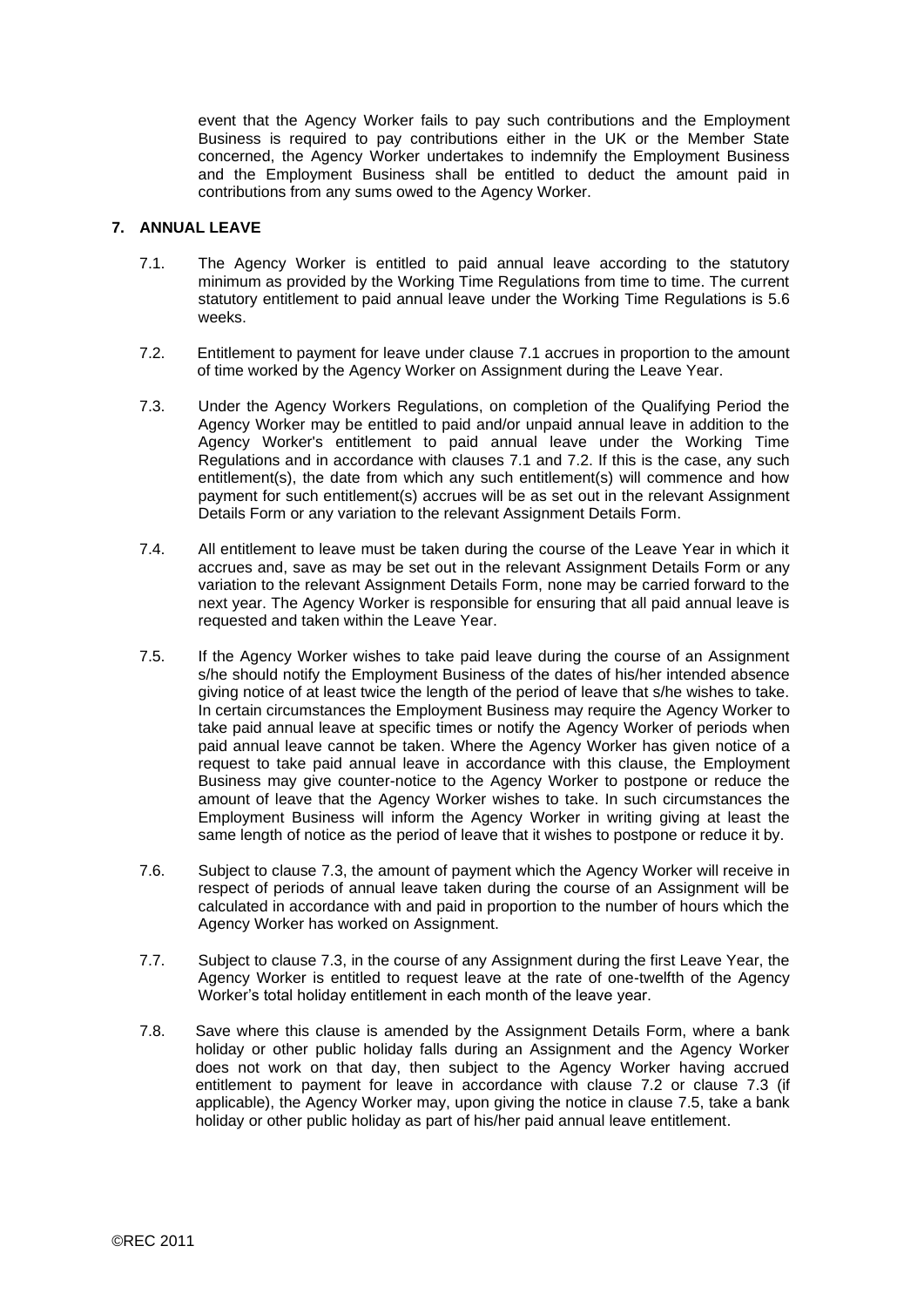7.9. Where this contract is terminated by either party, the Agency Worker shall be entitled to a payment in lieu of any untaken leave where the amount of leave taken is less than the amount accrued in accordance with clause 7 at the date of termination.

## **8. SICKNESS ABSENCE**

- 8.1. The Agency Worker may be eligible for Statutory Sick Pay provided that s/he meets the relevant statutory criteria.
- 8.2. The Agency Worker is required to provide the Employment Business with evidence of incapacity to work which may be by way of a self-certificate for the first 7 days of incapacity and a doctor's certificate thereafter.
- 8.3. For the purposes of the Statutory Sick Pay scheme there is one qualifying day per week during the course of an Assignment and that qualifying day shall be the Wednesday in every week.
- 8.4. In the event that the Agency Worker submits a Statement of Fitness for Work (**"the Statement"**) or similar medical evidence, which indicates that the Agency Worker may, subject to certain conditions, be fit to work/return to work, the Employment Business will in its absolute discretion determine whether the Agency Worker will be (a) placed in a new Assignment or (b) permitted to continue in an ongoing Assignment. In making such determination the Employment Business may consult with the Hirer and the Agency Worker as appropriate to assess whether the conditions identified in the Statement or similar documentation can be satisfied for the duration of the Assignment.
- 8.5. Where clause 8.4 applies, the Agency Worker's placement in a new Assignment or continuation in an ongoing Assignment may be subject to the Agency Worker agreeing to a variation of the Terms or the assignment details set out in the Assignment Details Form to accommodate any conditions identified in the Statement or other similar medical evidence as is appropriate.

### **9. TERMINATION**

- 9.1. Any of the Employment Business, the Agency Worker or the Hirer may terminate the Agency Worker's Assignment at any time without prior notice or liability.
- 9.2. The Agency Worker acknowledges that the continuation of an Assignment is subject to and conditioned by the continuation of the contract entered into between the Employment Business and the Hirer. In the event that the contract between the Employment Business and the Hirer is terminated for any reason the Assignment shall cease with immediate effect without liability to the Agency Worker (save for payment for hours worked by the Agency Worker up to the date of termination of the Assignment).
- 9.3. If the Agency Worker does not inform the Hirer or the Employment Business that they are unable to attend work during the course of an Assignment (as required in clause 4.3) this will be treated as termination of the Assignment by the Agency Worker in accordance with clause 9.1, unless the Agency Worker can show that exceptional circumstances prevented him or her from complying with clause 4.3.
- 9.4. If the Agency Worker is absent during the course of an Assignment and the Assignment has not been otherwise terminated under clauses 9.1 or 9.3 above the Employment Business will be entitled to terminate the Assignment in accordance with clause 9.1 if the work to which the Agency Worker was assigned is no longer available.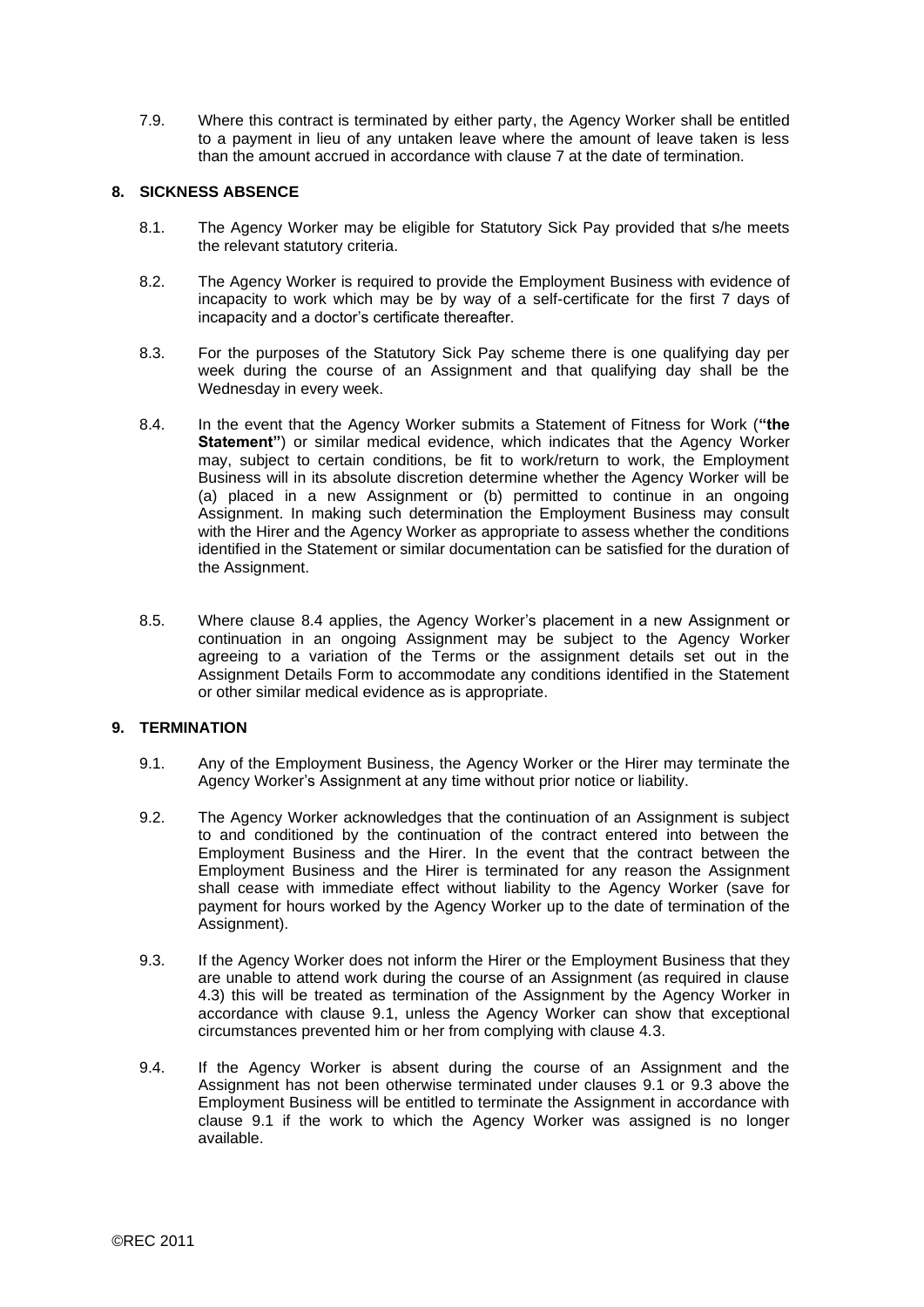9.5. If the Agency Worker does not report to the Employment Business to notify his/her availability for work for a period of 6 weeks, the Employment Business will forward his/her P45 to his/her last known address.

## **10. INTELLECTUAL PROPERTY RIGHTS**

The Agency Worker acknowledges that all copyright, trademarks, patents and other intellectual property rights deriving from services carried out by him/her for the Hirer during the Assignment shall belong to the Hirer. Accordingly the Agency Worker shall execute all such documents and do all such acts as the Employment Business shall from time to time require in order to give effect to its rights pursuant to this clause.

#### **11. CONFIDENTIALITY**

- 11.1. In order to protect the confidentiality and trade secrets of any Hirer and the Employment Business and without prejudice to every other duty to keep secret all information given to it or gained in confidence the Agency Worker agrees as follows:
	- 11.1.1. not at any time, whether during or after an Assignment (unless expressly so authorised by the Hirer or the Employment Business as a necessary part of the performance of its duties) to disclose to any person or to make use of any of the trade secrets or the Confidential Information of the Hirer or the Employment Business with the exception of information already in the public domain;
	- 11.1.2. to deliver up to the Hirer or the Employment Business (as directed) at the end of each Assignment all documents and other materials belonging to the Hirer (and all copies) which are in its possession including documents and other materials created by him/her during the course of the Assignment; and
	- 11.1.3. not at any time to make any copy, abstract, summary or précis of the whole or any part of any document or other material belonging to the Hirer except when required to do so in the course of its duties under an Assignment in which event any such item shall belong to the Hirer or the Employment Business as appropriate.

## **12. DATA PROTECTION**

- 12.1. The Agency Worker warrants that in relation to these Terms, s/he shall comply strictly with all provisions applicable to him/her under the Data Protection Laws and shall not do or permit to be done anything which might cause the Employment Business or the Hirer to breach any Data Protection Laws.
- 12.2. The Agency Worker consents to the Employment Business, any other intermediary involved in supplying the services of the Agency Worker to the Hirer (now or in the future), and the Hirer:
	- 12.2.1. processing his/her personal data for purposes connected with the performance of the Assignment and pursuant to these Terms; and
	- 12.2.2. exporting and/or processing his/her personal data in jurisdictions outside the European Economic Area for purposes connected with the performance of these Terms.

# **13. SEVERABILITY**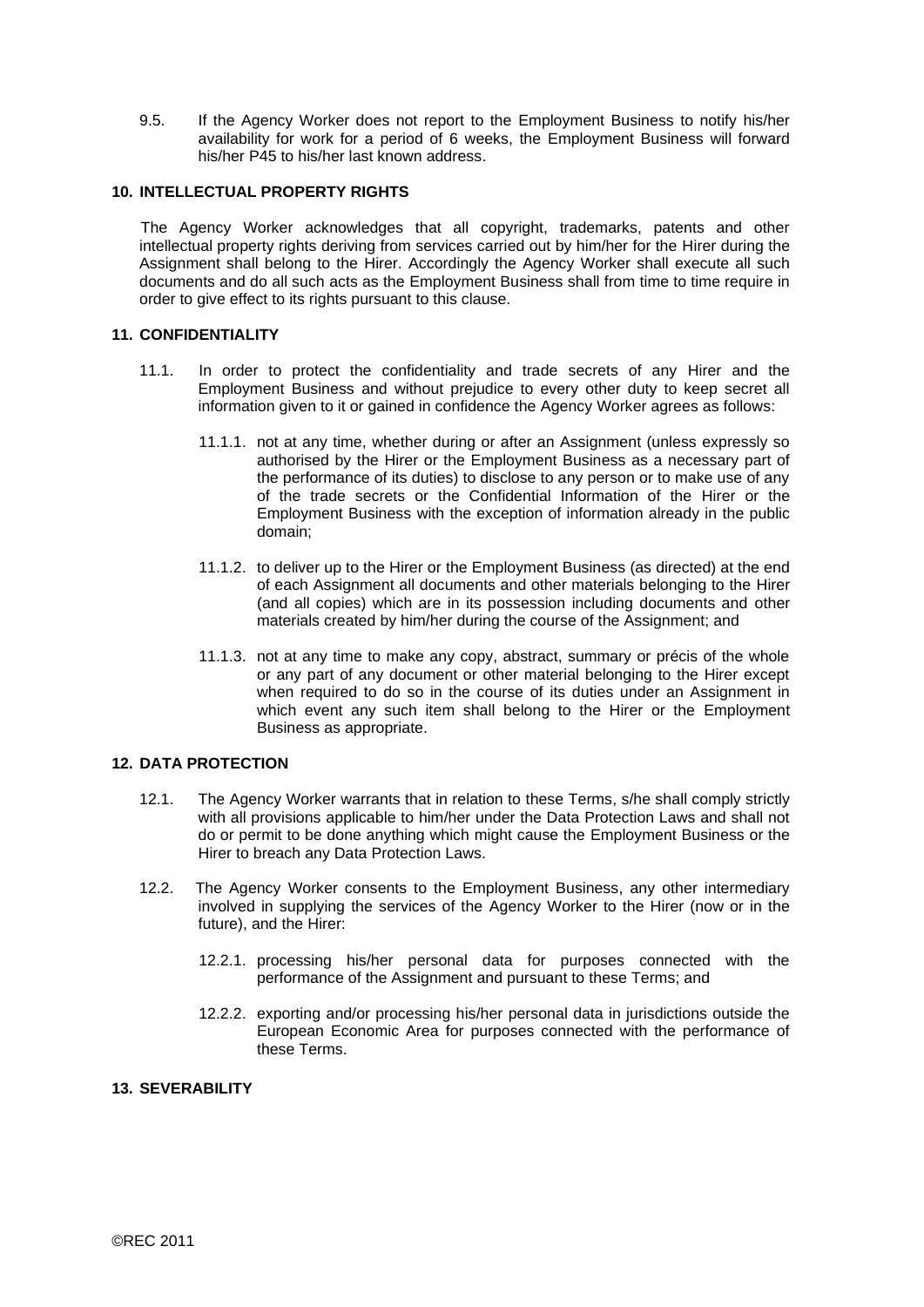If any of the provisions of these Terms shall be determined by any competent authority to be unenforceable to any extent, such provision shall, to that extent, be severed from the remaining Terms, which shall continue to be valid to the fullest extent permitted by applicable laws.

## **14. NOTICES**

All notices which are required to be given in accordance with these Terms shall be in writing and may be delivered personally or by first class prepaid post to the registered office of the party upon whom the notice is to be served or any other address that the party has notified the other party in writing, by email or facsimile transmission. Any such notice shall be deemed to have been served: if by hand when delivered; if by first class post 48 hours following posting; and if by email or facsimile transmission, when that email or facsimile is sent.

# **15. GOVERNING LAW AND JURISDICTION**

These Terms are governed by the law of *England & Wales* and are subject to the exclusive jurisdiction of the Courts of *England & Wales*

*Signed by the Agency Worker* 

[print name here]

**Date**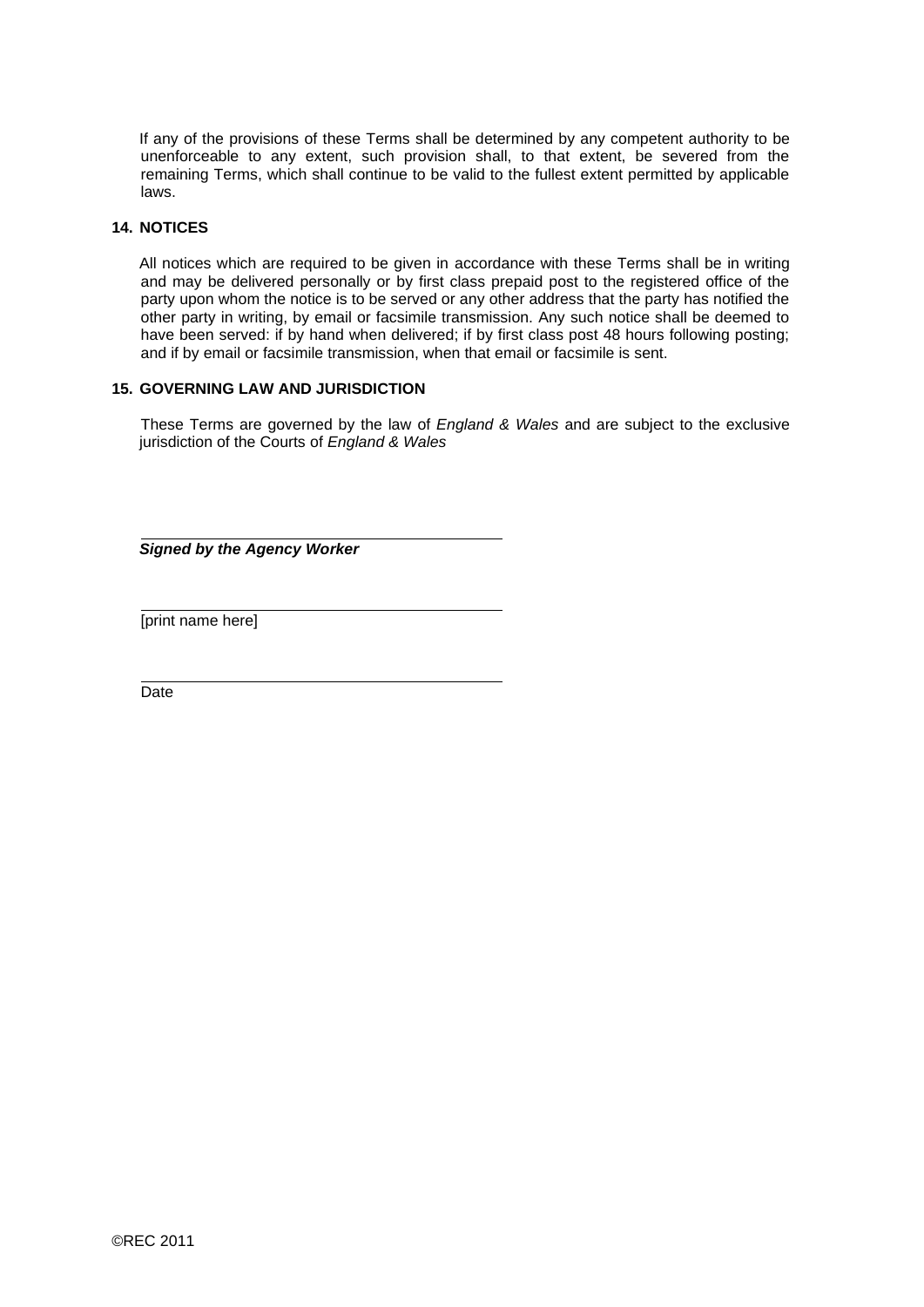### **SCHEDULE: "QUALIFYING PERIOD" AND "TEMPORARY WORK AGENCY"**

For the purpose of the definition of "Qualifying Period" in clause 1.1 of these Terms, when calculating whether any weeks completed with the Hirer count as continuous towards the Qualifying Period, where:

- (a) the Agency Worker has started working during an assignment and there is a break, either between assignments or during an assignment, when the Agency Worker is not working;
- (b) the break is:
	- (i) for any reason and not more than six Calendar Weeks;
	- (ii) wholly due to the fact that the Agency Worker is incapable of working in consequence of sickness or injury and the break is 28 Calendar Weeks or less; paragraph (iii) does not apply; and, if required to do so by the Employment Business, the Agency Worker has provided such written medical evidence as may reasonably be required:
	- (iii) related to pregnancy, childbirth or maternity and is at a time in a protected period, being a period beginning at the start of the pregnancy and ending at the end of the 26 weeks beginning with childbirth (being the birth of a living child or the birth of a child whether living or dead after 24 weeks of pregnancy) or, if earlier, when the Agency Worker returns to work;
	- (iv) wholly for the purpose of taking time off or leave, whether statutory or contractual, to which the Agency Worker is otherwise entitled which is:
		- i. ordinary, compulsory or additional maternity leave;
		- ii. ordinary or additional adoption leave;
		- iii. **ordinary or additional paternity leave:**
		- iv. time off or other leave not listed in paragraphs (iv)i, ii, or iii above; or
		- v. for more than one of the reasons listed in paragraphs (iv)i, ii, iii to iv above;
	- (v) wholly due to the fact that the Agency Worker is required to attend at any place in pursuance to being summoned for service as a juror and the break is 28 Calendar Weeks or less;
	- (vi) wholly due to a temporary cessation in the Hirer's requirement for any worker to be present at the establishment and work in a particular role for a pre-determined period of time according to the established custom and practices of the Hirer;
	- (vii) wholly due to a strike, lock-out or other industrial action at the Hirer's establishment; or
	- (viii) wholly due to more than one of the reasons listed in paragraphs (ii), (iii), (iv), (v), (vi) or (vii); and
- (c) the Agency Worker returns to work in the same role with the Hirer,

any weeks during which the Agency Worker worked for the Hirer before the break shall be carried forward and treated as counting towards the Qualifying Period with any weeks during which the Agency Worker works for the Hirer after the break. In addition, when calculating the number of weeks during which the Agency Worker has worked, where the Agency Worker has started working in a role during an Assignment and is unable to continue working for a reason described in paragraph (b)(iii) or (b)(iv)i., ii, or iii., for the period that is covered by one or more such reasons, the Agency Worker shall be deemed to be working in that role with the Hirer for the original intended duration or likely duration of the relevant Assignment, whichever is the longer. For the avoidance of doubt, time spent by the Agency Worker working during an assignment before 1 October 2011 does not count for the purposes of the definition of "Qualifying Period".

"Temporary Work Agency" means as defined in Regulation 4 of the Agency Workers Regulations being a person engaged in the economic activity, public or private, whether or not operating for profit, and whether or not carrying on such activity in conjunction with others, of:

(a) supplying individuals to work temporarily for and under the supervision and direction of hirers; or

(b) paying for, or receiving or forwarding payment for, the services of individuals who are supplied to work temporarily for and under the supervision and direction of hirers.

Notwithstanding paragraph (b) of this definition a person is not a Temporary Work Agency if the person is engaged in the economic activity of paying for, or receiving or forwarding payments for, the services of individuals regardless of whether the individuals are supplied to